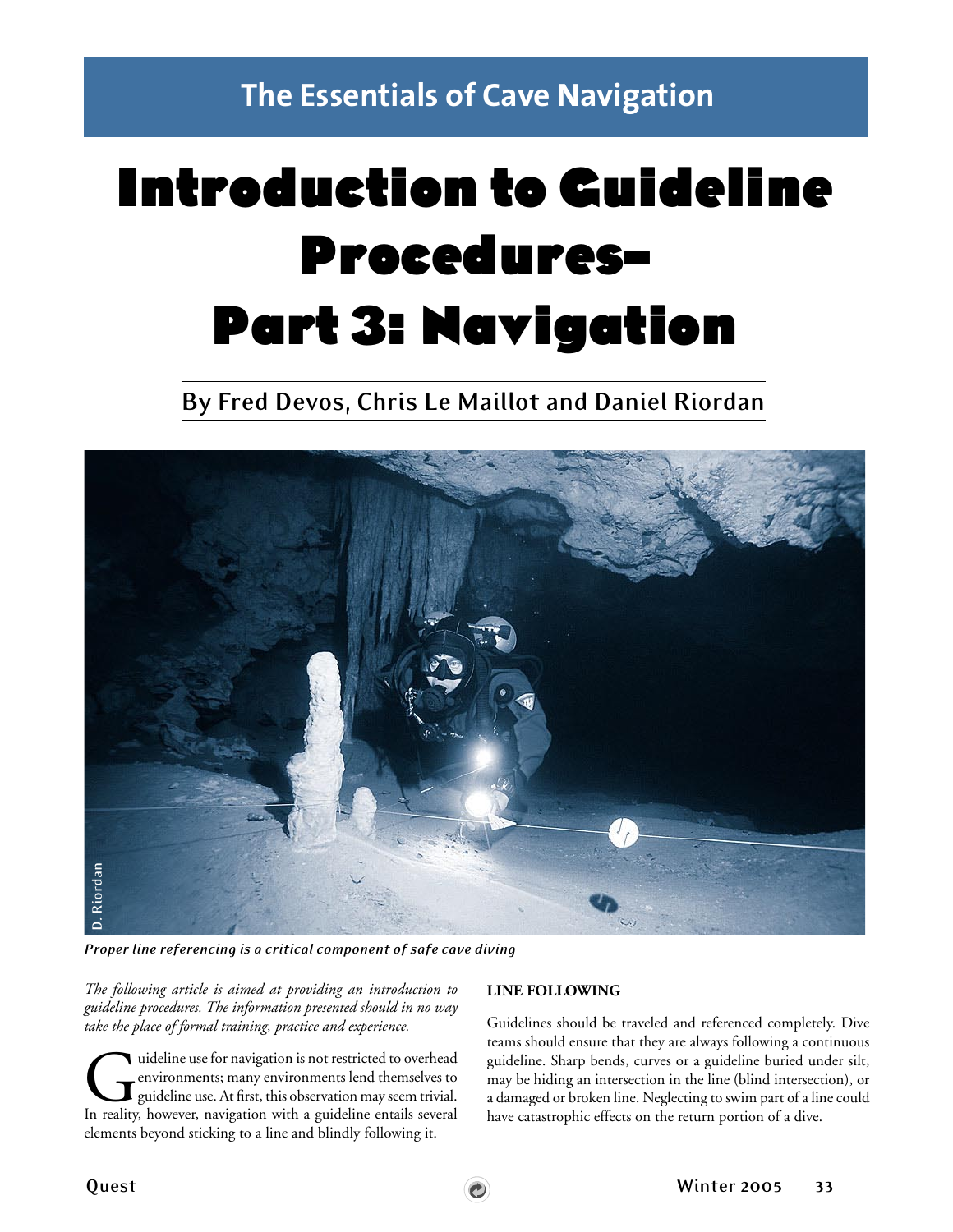

### **DISTANCE FROM THE GUIDELINE**

Divers should never be further than arm's reach from the guideline. When facing an emergency or loss of visibility, divers must be able to make physical contact with the line. This ensures them both a point of reference and orientation in a potentially dangerous situation. The misconception that merely having sight of the line is sufficient has lead divers into hazardous scenarios. For instance, the clear waters of the Yucatan can lead a careless diver to venture appreciably beyond the "arm's reach" distance from a guideline. This, then, could place them at risk in the event they find themselves in a section of a cave passage that is more susceptible to percolation. Once the silt on the cave ceiling is disturbed, divers could find themselves in a no-visibility situation off the line. Percolation is common in low-flow caves.

Proper line-following is also vital to conserving the cave environment. Though, sadly, there is always a certain amount of diver impact, the goal of divers should be to minimize the damage radius to a short distance from either side of the guideline.

### **POSITIONING AND TRIM**



Proper equipment configuration, coupled with horizontal trim, good buoyancy control and adequate propulsion techniques, are key elements to prevent unnecessary stress on the line. Crossing and positioning oneself under the line could possibly lead to severe entanglement in the manifold assembly, which is by far the worst part of the equipment to get snagged. A prone position ensures effective hydrodynamics and facilitates efficient referencing.

# **TEAM POSITIONING**

When navigating with a guideline, it is vital that teams establish and maintain a certain order throughout the dive. Furthermore, it is important that team members make every effort to position themselves strategically. When swimming through a restricted passage, for instance, there is no choice but to adopt a singlefile formation. However, in a larger passage, it can be beneficial for divers to be slightly staggered, thereby expanding each team member's view of the environment and of other team members. This will provide easier communication, and allow divers to avoid the wash of the fins in front of them.



*Proper formation is essential for good communication*

An important element of navigation is the need to look ahead and pay particular attention to what is approaching. When teaching cave divers, instructors try to coach their students to look ahead of them as far as they can see. This helps them to prepare for restrictions, to anticipate changes in depth, and to prepare for entering silty areas; it also facilitates passive communication, and helps establish points of reference.

### **ORIENTATION AND REFERENCING**

Although a guideline is vital to certain dive plans, one must also be aware of the environment. For a long time, cave divers have known the value of carefully and thoughtfully referencing the environment. This is because certain environments can look very different on the way in than they do on the way out, and there's nothing worse than exiting on a line and not recognizing one's surroundings. This can lead divers to confusion, disorientation and increased levels of stress.